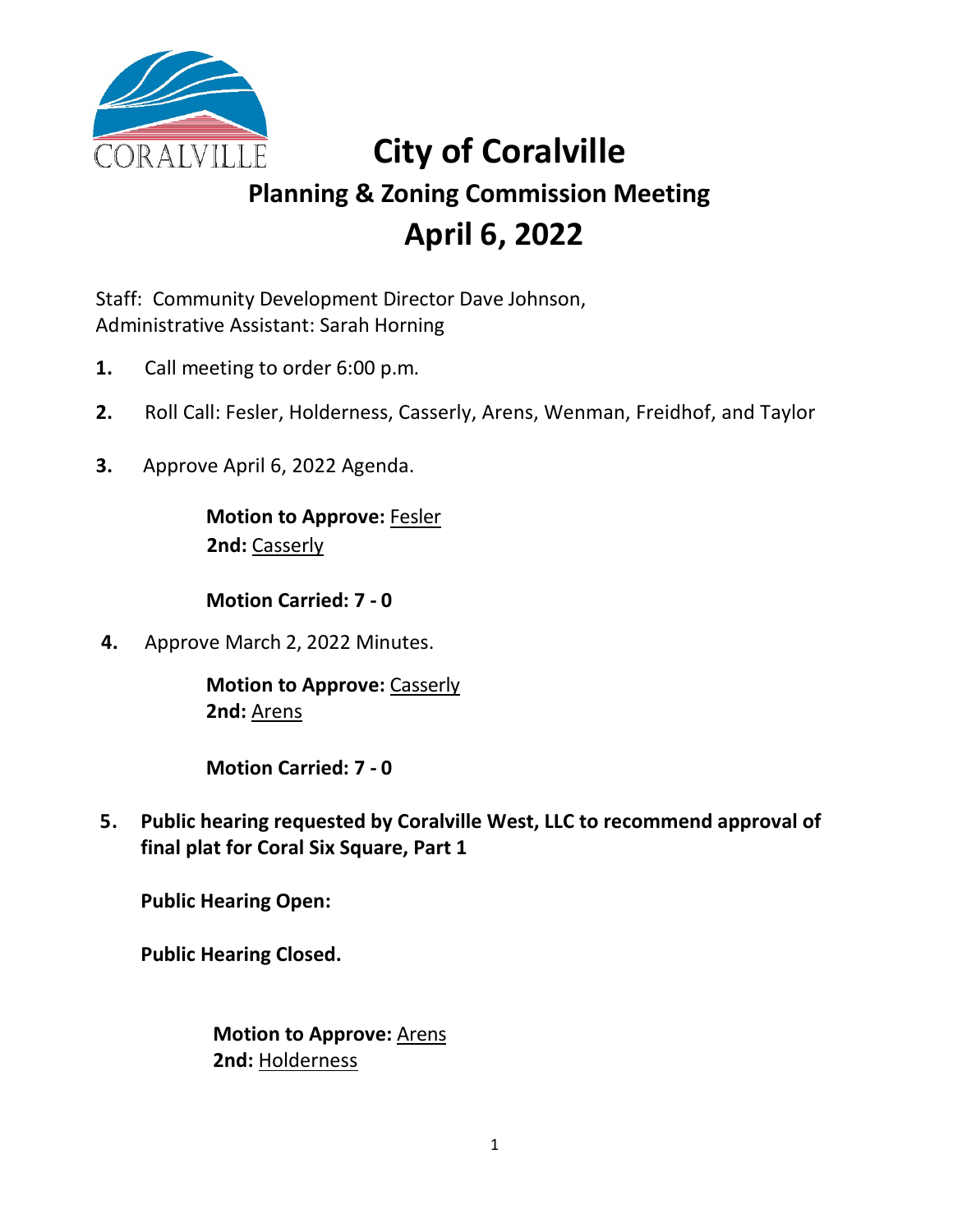## **Discussion:**

Staff member Dave Johnson stated that this plat will record the Right-Of -Way and alignment for the future Coral Six Square Drive and that the drive will provide needed access for the future expansion of Western Hill Mobile Home Park. The plat also describes two out lots to the east and west that have been identified for future development. Johnson also stated that city staff has reviewed the plat and finds it in accordance with required preparation filing outlined in City Code.

# **Roll Call Vote**

Freidhof - Aye Arens - Aye Fesler - Aye Wenman - Aye Holderness - Aye Taylor- Aye Casserly - Aye

**Motion Carried: 7 - 0**

**6. a) Public hearing requested by Iowa Corridor Company to recommend rezoning from C-PUD-1 to C-PUD-2 for Lot 1, Redhawk Subdivision, Part 3.**

# **Public Hearing Open:**

John Marner with MMS, on behalf of the applicants, stated that the rezoning is needed for a proposed Dunkin' Donuts drive-thru restaurant. Marner also stated that they have been actively working with city staff on the design and have adjusted it to meet the needs of the area, which includes extra landscaping and screening along both Coral Ridge Avenue, and along the trail that stretches from Coral Ridge Ave. back to the Redhawk development. The building will include two drive-thru lanes, as well as parking for walk-in customers. Also included in the plan biocells located in both the center portion and northwest corner of the property.

# **Public Hearing Closed.**

**Motion to Approve: 1st:** Wenman **2nd:** Arens

# **Discussion:**

Commission member Freidhof asked for clarification on the differences and benefits of rezoning the property to C-PUD-2. Staff member Johnson stated that C-PUD-1 is used is used to establish master development plans for large, long term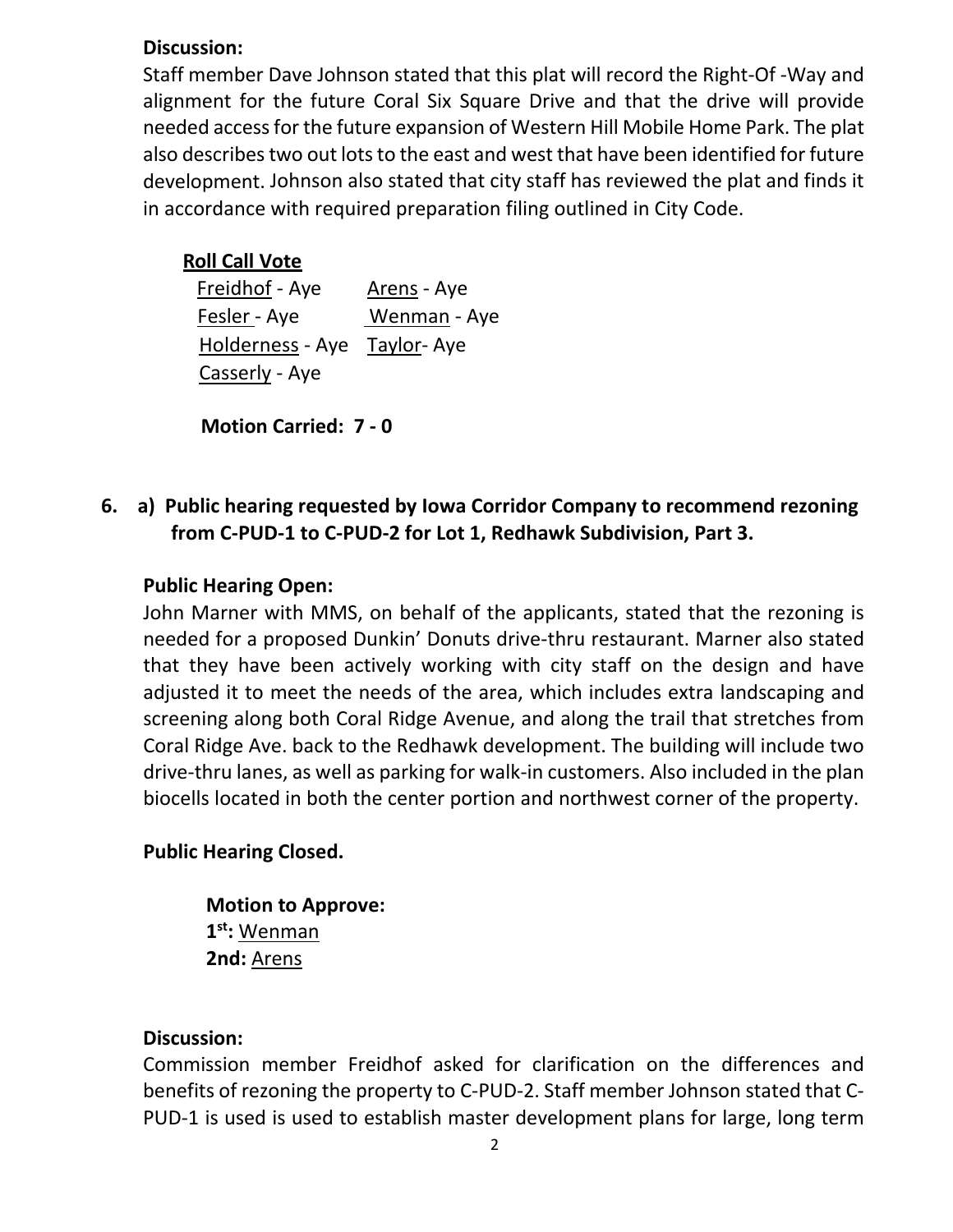projects and that once more specific details are identified that is when it would move from the master planning stage to a more detailed development plan, which is covered by the C-PUD-2 zoning.

## **Roll Call Vote**

Holderness - Aye Freidhof - Aye Casserly - Aye Fesler - Aye Arens - Aye Taylor – Aye Wenman - Aye

**Motion Carried: 7- 0**

**b) Public hearing requested by Iowa Corridor Company to recommend approval of a PUD-B Site Plan for Lot 1, Redhawk Subdivision, Part 3.**

**Public Hearing Open:**

**Public Hearing Closed.**

**Motion to Approve: 1st:** Holderness **2nd:** Freidhof

#### **Discussion:**

Staff member Johnson stated that the materials for this project is predominately masonry and common to the West Land Use Area and that all materials and site design proposed align with the design and site requirements of the West Land Use Area Master Plan.

## **Roll Call Vote**

| <u>Arens</u> - Aye  | Holderness - Aye     |
|---------------------|----------------------|
| Wenman - Aye        | Casserly - Aye       |
| Freidhof - Aye      | <u> Taylor -</u> Aye |
| <u>Fesler -</u> Aye |                      |

**Motion Carried: 7 – 0**

**7. Public hearing requested by 13th St. Lots, LLC. to recommend approval to amend the Coralville Community Plan Land Use Map from Open Space to Low Density Residential.**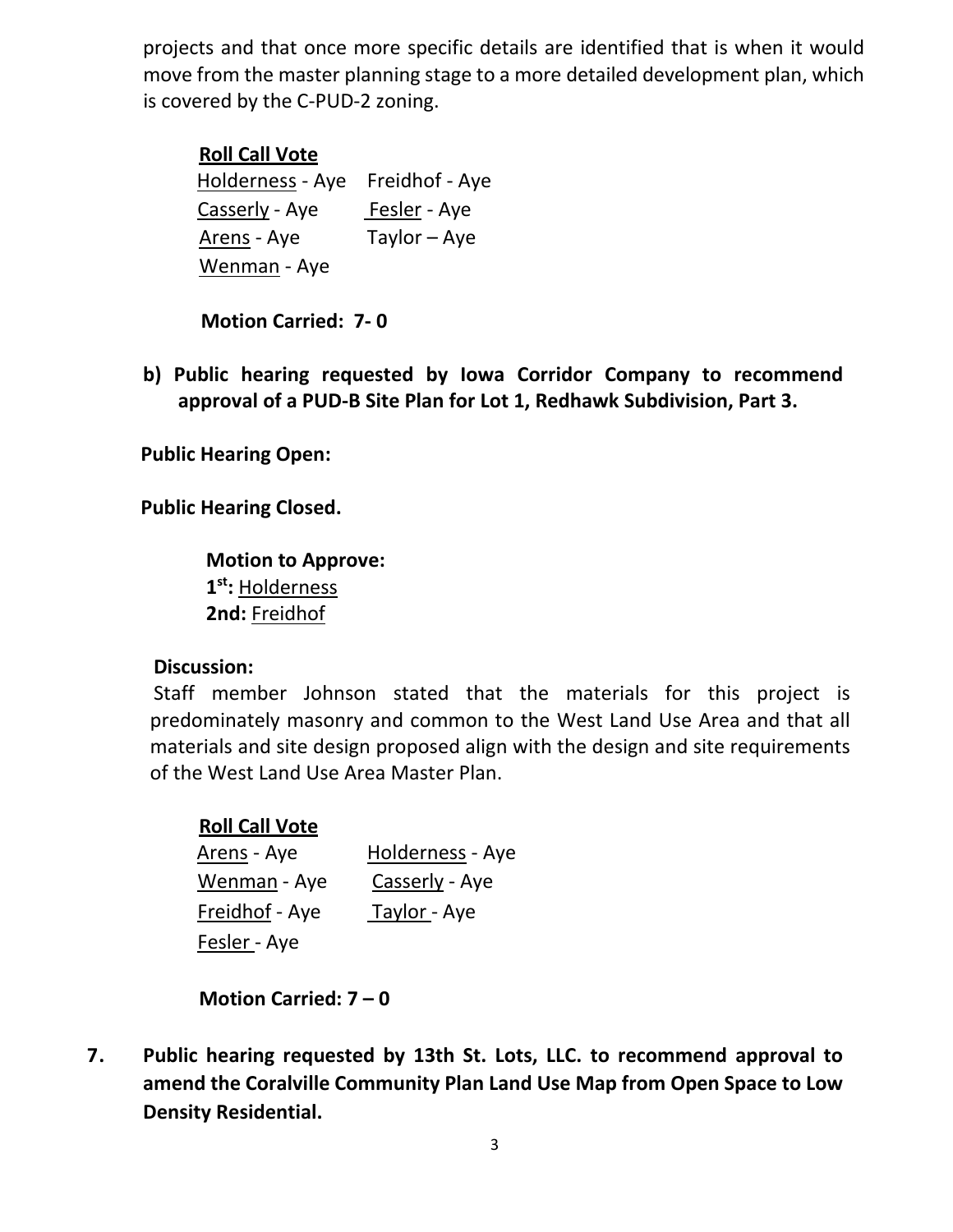## **Public Hearing Open:**

Resident Bruce Zobeck of 2032 13th St. stated that he would like to gain more information on this proposal and wants to understand how the public would access these land parcels if they are developed, since no access currently exists.

Resident Debra Gregory-Mitchener of 1606 Pine Ridge Ct. stated she is the current property owner of these parcels and that the parcels were initially designated low density residential prior to the 1992 Coralville Community Plan Land Use Map, but for unknown reasons the designation was changed to Open Space on the 2014 Coralville Community Plan Land Use Map. She stated she believes this to be a mistake that needs to be rectified. She also stated that she is the owner of two properties at 1919  $\&$  2001 13<sup>th</sup> St that are adjacent to the site and that they could serve as a potential access point for possible future development of the site since a utility easement currently exists between the two properties. She also stated that the access point would need future approval by Mid-American Gas Company.

Staff member Johnson stated that these two parcels of land contain approximately 3.6 acres and approximately 1.5 acres cannot be developed due to a large Mid-America gas pipeline easement that runs through it. Staff member Johnson did note that this does not necessarily exclude future development of this area as a whole and that it could be considered for possible future development. Johnson stated that the area surrounding said properties are currently classified as both low and medium density residential on the current 2014 Land Use Plan Map. Staff member Johnson also stated that the only thing the commission needs to consider is whether the proposed amendment would have a detrimental impact on the character of the area or use of adjoining streets. Specific development would be addressed at a future date as part of a site plan or rezoning application.

Commission member Eve Casserly asked whether this property would be considered somewhat useless the way it is currently designated. Resident Lynn Snyder stated that she is the former owner of the land and that she maintained it for several years for her family, before her sister, Debra Gregory-Mitchener inherited it. She stated that they had been under the impression all along that the land was classified as Low Density Residential and buildable and at one point submitted proposed plans to the city for possible development. Snyder also stated that she was a member of the 2014 Land Use Plan Committee and at that time she was unaware that the designation to Open Space had taken place. Snyder also noted that the current designation of Open Space has prevented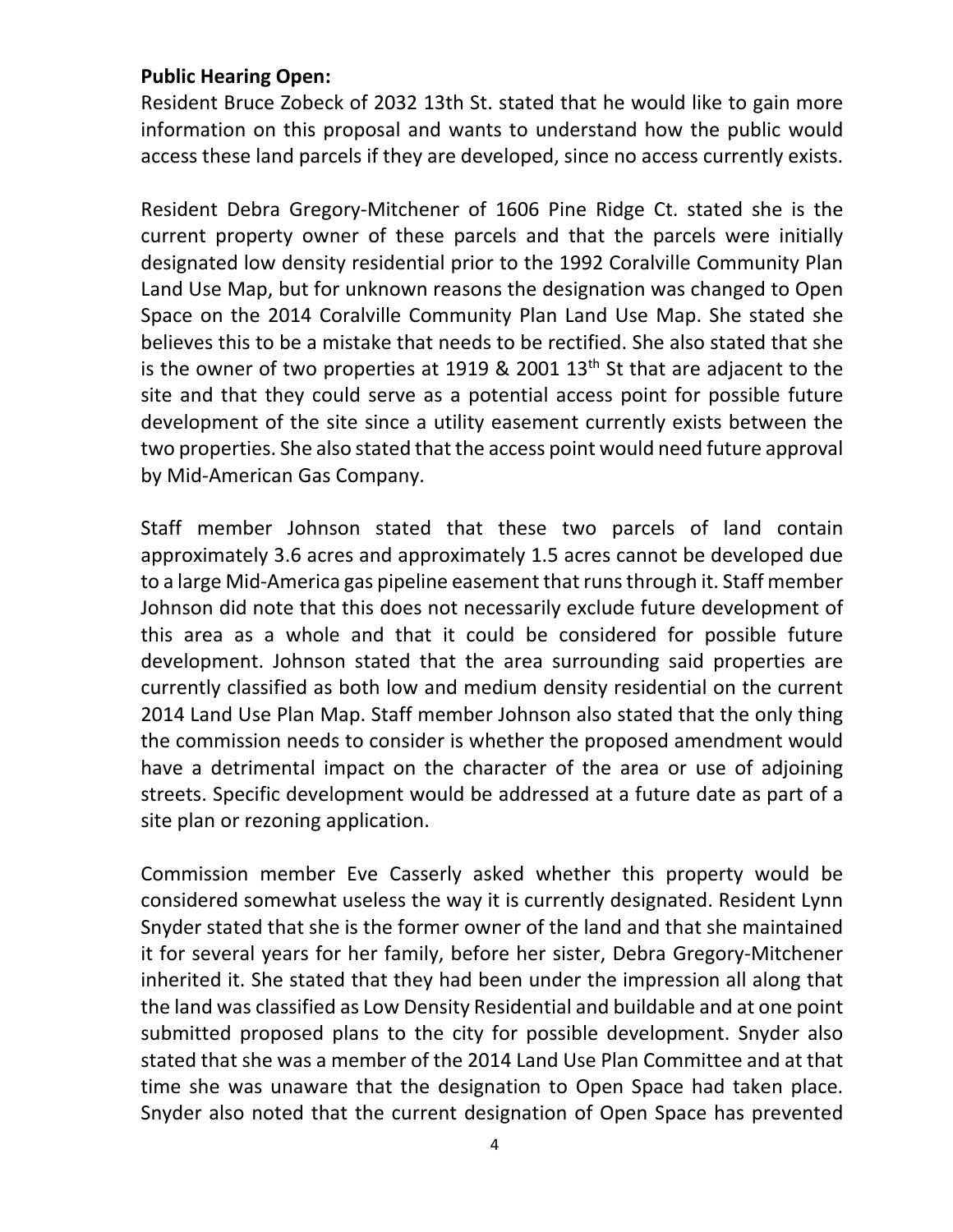them from selling and developing the property and believes the designation made in 2014 was a mistake that needs to be rectified.

Zobeck stated that he believes the designation of Open Space was not a mistake due to the large gas pipeline easement and expressed concern that future development at or around it could be considered dangerous. He also stated that the pipeline markers are hard to find, but that there is one located in the middle of the property. Zobeck also stated that he would like this proposal to be put on hold until there is more information.

Snyder stated that the area had been previously surveyed and that the pipelines have been located. She said there are three pipelines total in that easement and that one is abandoned and the other two are active distribution lines. She also stated that, in her opinion, developing the land adjacent to the pipeline easement is no more dangerous than what had been built around it previously. Snyder also stated that failing to change the designation to Low Density would in a sense take away her rights as a property owner and her right to do develop or sell her land. She also stated that without the change, she will not be able to continue to maintain and pay taxes on the properties.

# **Public Hearing Closed.**

**Motion to Approve: 1st:** Arens **2nd:** Wenman

## **Discussion:**

Commission member Arens stated that he was also a member of the 2014 Land Use Map Commission and that his notes from that time do not show this issue being discussed at all and is not sure why or how the land parcels were changed to Open Space.

Commission member Freidhof asked Johnson to re-read the description of what the commission needs to consider when voting on this issue. Johnson stated that the commission needs to consider whether that change in designation to Low Density, which matches the designation of the surrounding area, would have a negative impact on the character of the area.

Freidhof stated that he would prefer this area remain Open Space, but feels that at this time that is not appropriate and suggested the owner submit a plat to the commission for review that would include some open green space and